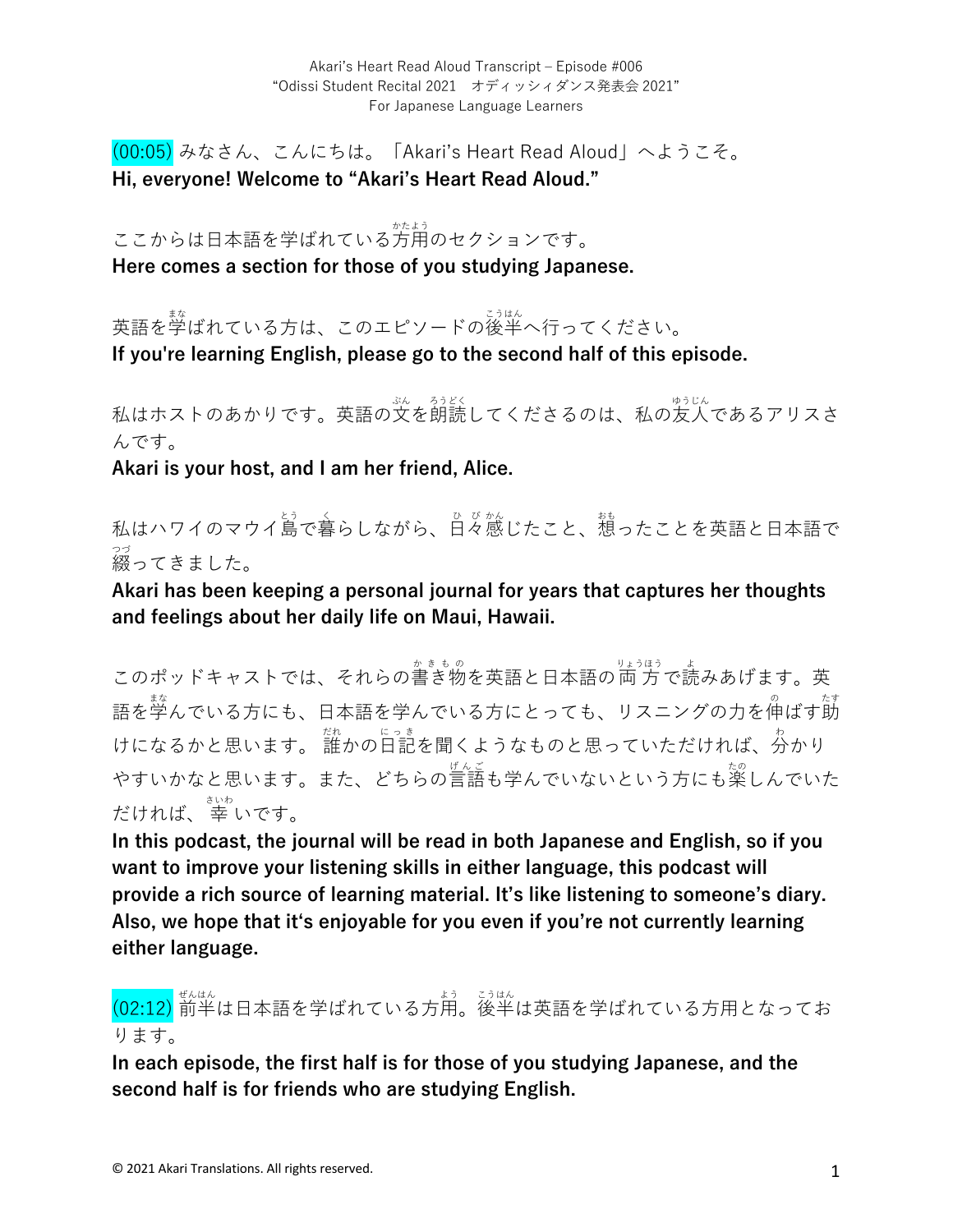ぜんはん。 ジュト<br>前半も後半も、最初にみなさんが勉 強 されている言語のみのテキストを聞けるように なっています。まずは「どれくらい分 わ かるかな?」と聞いてみてください。そのあと に、<sub>怒怒くな</sub><br>に、段落毎に日本語/英語、もしくは英語/日本語と続きます。それを聞いて自分のリス ニングがどうであったか、答え合わせをしてみてください。

**In both sections, you can listen to the script in the target language only first. You can give it a try and see how much you understand. Then, you can listen to Japanese text followed by English or vice versa, a paragraph at a time. This way, you can check how accurate your listening was.**

。<br>(03:27) それぞれのエピソードにはチャプターを設定してありますので、そちらからお 好きなセクションに行けるようになっております。このチャプターという機能は現在、 Apple Podcast と私どものサイトのみで使えるようです。また原稿 げんこう には、それぞれのセ クションの時間、タイムスタンプを明記してあります。

**Each episode has chapters for your convenience, which lets you jump to a particular section of an episode. For now, this feature seems to be supported only on Apple Podcast and my website. Also, the transcripts have the time listed next to each section.**

それぞれのエピソードの最後には出てきた単語や慣甪語の説明もあります。

**At the end of each episode, we will explain a couple of vocabulary words and idioms from the episode.** 

ウェブサイトでは原稿が日本語と英語の両方で読めるようになっていますので AkariTranslations.com へ⾏ってみてください。

**You can visit AkariTranslations.com, and you will see both English and Japanese transcripts. Again, that's A-K-A-R-I Translations dot com.**

(04:56 ‒ 12:04) **⽇本⽂のみ Japanese only**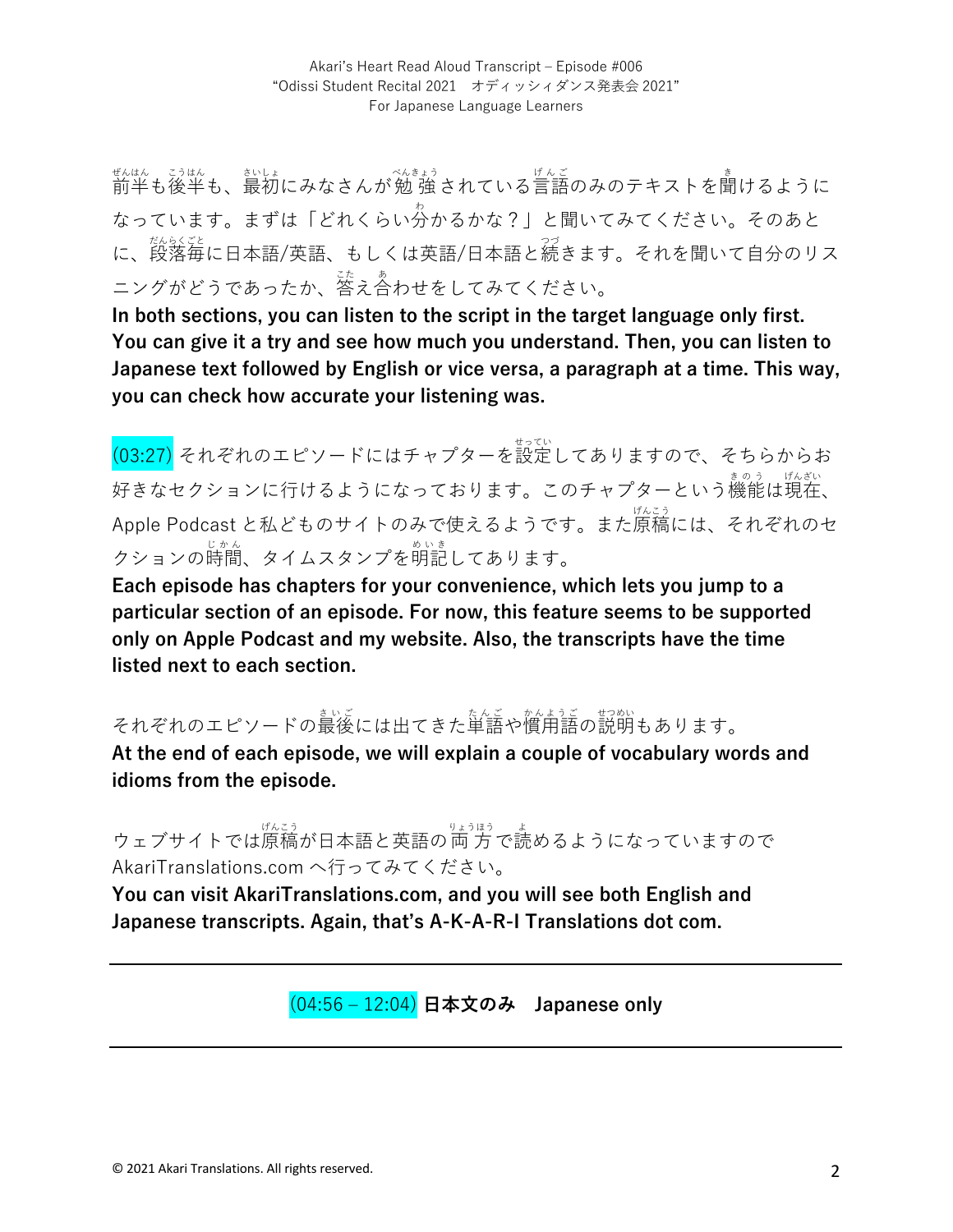(04:56 & again 12:04) それでは第6回のエピソードの始まりです。このポッドキャス トを聴いてくださっている方の中には、もうご存知の方もいらっしゃるかと思います が、私はインドの古典舞踊の一つであるオディッシィダンスという謡りを踊り、演舞、 指導 しどう させていただいております。

**Some of you already know that I dance, perform, and teach a classical Indian dance called Odissi.** 

ここマウイにて 2005 年に私の先⽣である、サララ・ダンデカー師 し にお会いし、それか ら私のオディッシィダンスを学ぶ旅が始まりました。ハワイにてインドの古典舞踊と で。<br>出会うとは、 全 く予期していなかったことですが、宇宙の采配により出会い、オディ ッシィダンスと恋に落ちました。

**I met my dance teacher, Sarala Dandekar, in 2005 here on Maui, and my journey to learn Odissi began. I had no idea that I would meet a classical Indian dance in Hawaii, but by the grace of the universe, I did, and I fell in love with it.**

2012 年に「マンチャプラべーシャ」という免許皆伝 めんきょかいでん のような式 しき がありました。そして ょ、。。<br>翌年にインドのムンバイに行き、私の先生の先生である、グル・ジェーラム・パランッ チァペ先生の元で学ばせてもらいました。そのとき先生が踊られるのを舞台袖から観な がら、何か深遠なものが私の心を動かし、「これ、これ、これを真剣にやりたい」とい う気持ちが溢れてくるのを感じました。

**In 2012, I had a debut ceremony called Manchapravesha. The following year, I flew to India to study with my teacher's teacher, Guru Jhelum Paranjape of Mumbai. At that time, I saw her perform, and something profound touched me, and my inner voice said, "This, this, this is what my soul wants to study."** 

マウイに戻ってから悩みに悩み、「あと余命2年か3年だったとしたら、何をしたい か?」と自分にきいたとき、「オディッシィダンスを踊ることを優先したい」と答えま した。その当時私はフルタイムの小 学 校 教 員 だったのですが、その翌年教師の仕事を ゃ<br>辞め、翻訳・通訳、言語レッスン、そして子ども達に算数や国語を一対一で教えるビジ ネスを立ち上げ、やりくしてきました。子どもを教えることが大好きなので、それを続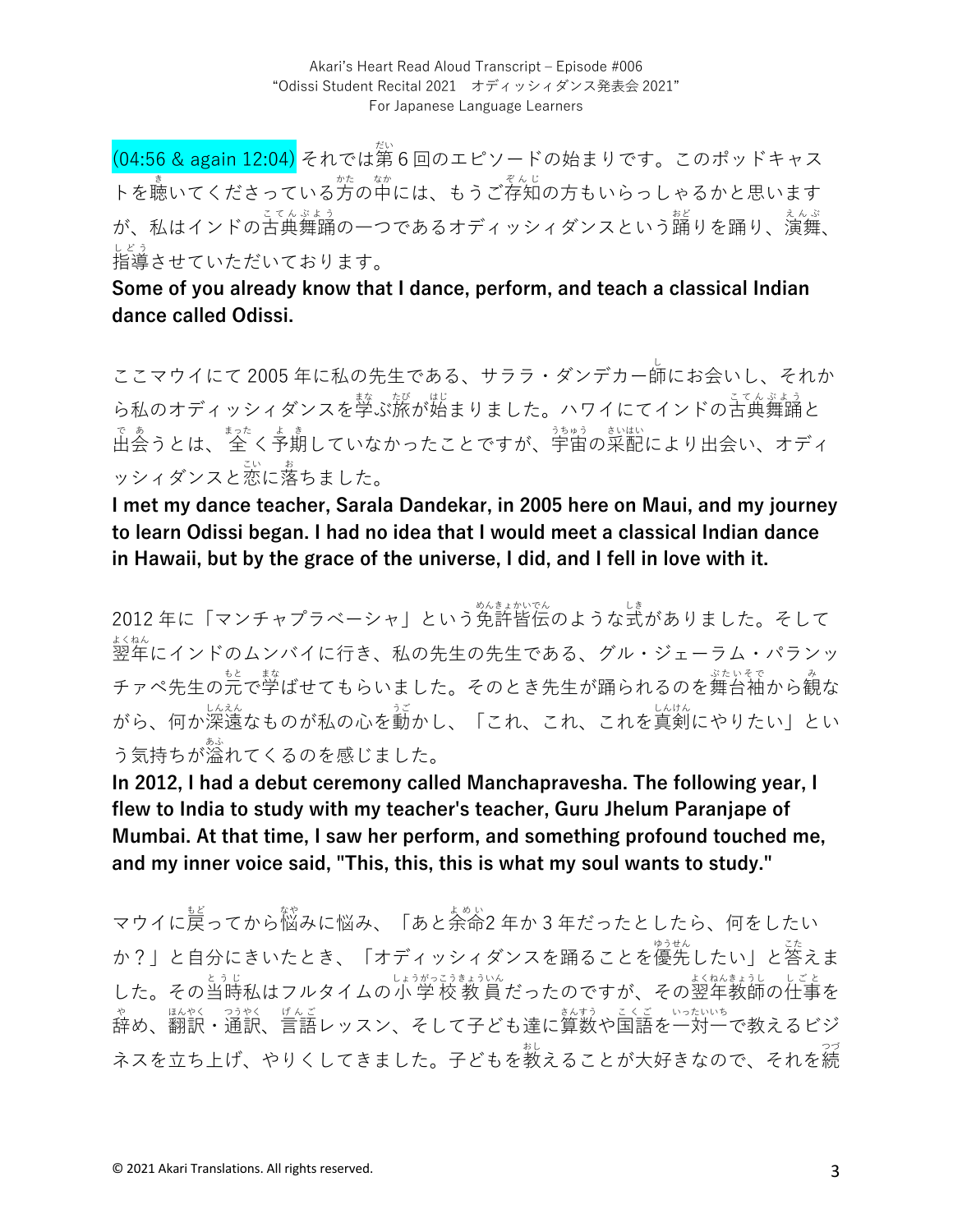Akari's Heart Read Aloud Transcript - Episode #006 "Odissi Student Recital 2021 オディッシィダンス発表会 2021" For Japanese Language Learners

けられる仕事であることがうれしいですし、自分で仕事のスケジュールを調 整できる ので、オディッシィダンスのための時間をより自由に作ることができます。 **When I returned to Maui, I seriously contemplated and asked myself what I would do if I only had 2 or 3 years more to live. My answer was, "I prioritize dancing Odissi." So, the following year, I left my full-time schoolteacher position. Since then, I've been running my translation and tutoring business to make ends meet. I still get to work with children through tutoring, which I love, and having my own business allows me to have more freedom to dedicate myself to Odissi.**

(07:32 & again 16:27) 2016 年に踊りの先生がたの祝 福と許可をもとに、オディッシ ィダンスを教え始めました。それから、教えることでさらに学ばせてもらっています。 私の直のサララ先生の見弟弟子のような存在である、サンフランシスコ在 住 のグル・ ヴィシュヌ・タットヴァ・ダス先⽣はある⽇、メッセージを送ってくださいました。 「教える側に立つとき、学ぶ者としての輪を完了させ、踊りに恩返しをできる。続けて いきなさい。」そのメッセージを読んで、また何かが心奥を動かし、感謝の気持ちで溢 れました。

**In 2016, I started teaching Odissi with my teachers' blessings. Ever since, I've been grateful to learn Odissi even more through the experience of teaching. Another teacher of mine, Guru Vishnu Tattva Das of San Francisco, who is like a dance brother to my teacher, Sarala, sent me a message one day, "When you teach, you complete the circle and give back to dance. Keep it up." Again, something touched my heart deeply and overwhelmed me with appreciation.**

一年に一度、私は生徒さんたちのために発 表 会 をするようにしています。何か目 標 が あると成長する機会になりますし、ご家族や友人に何を一体習っているのかお見せす る機会にもなります。

**Once a year, I hold a dance recital to stimulate students' growth and give them a platform to share their hard work with their loved ones.**

2020 年は発表会を開催することはできませんでした。昨年の 2021 年は、まだ観 客 に来てもらって発表会を開催することは 難 むずか しかったです。なので、代 か わりにビデオ発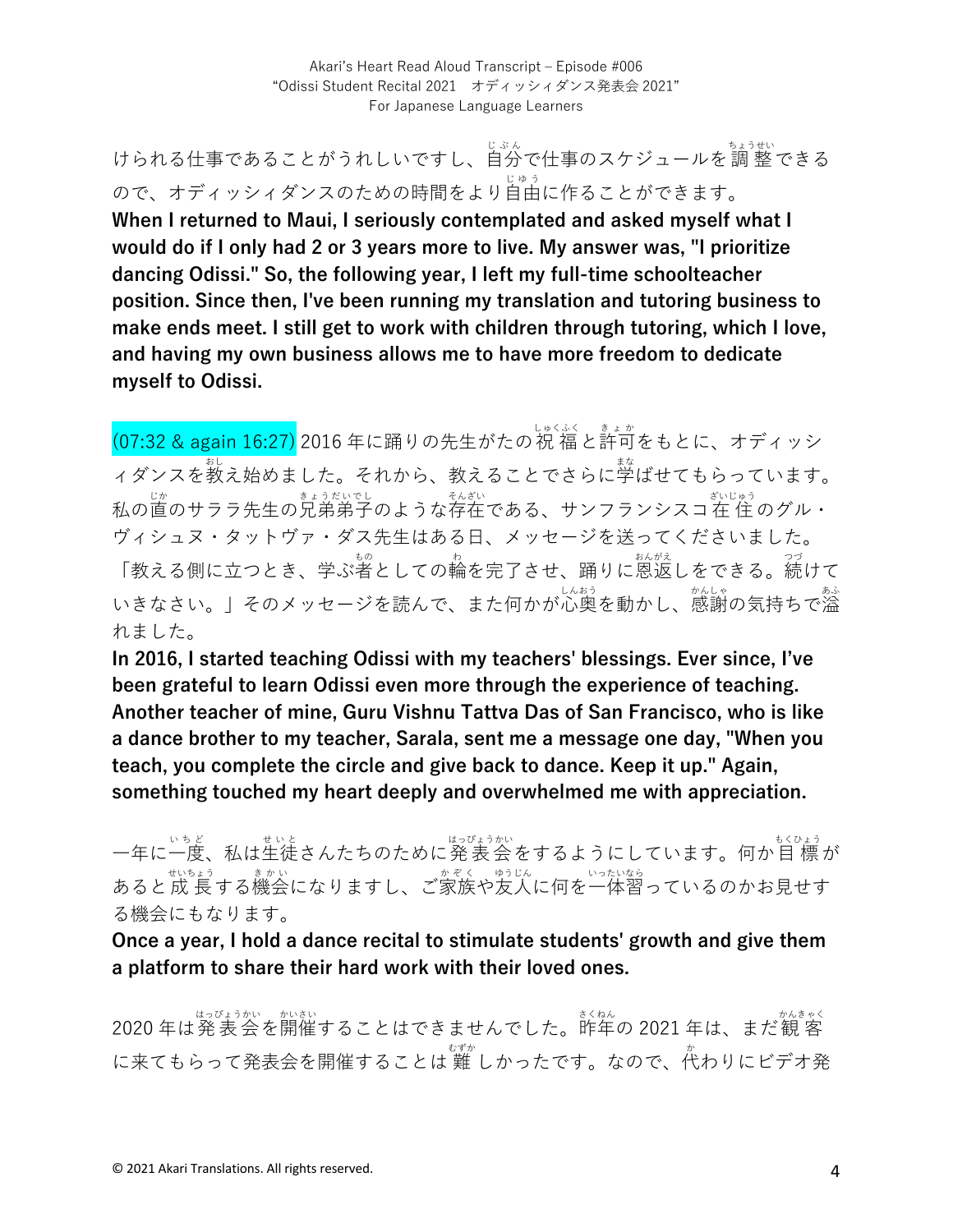ま会をすることにしました。12 月にビデオ撮影をし、 2 月にビデオの編 集 が終わりま した。

**We had to miss one during 2020, and in 2021, it was still tricky to hold an inperson recital, so we decided to do a video recital instead. We shot it in December, and I just finished editing it!**

(09:15 & again 19:17) 私の母方の祖父は竹細工の職 人でした。祖父は「芸 術 や <u>ごはいん</u><br>工芸品などは、身体が生存するのには必要ない。世の中が大変なとき、人はまず食べ物 を手に入れる。芸術家や工芸家は稼ぎが減る。そんなときこそ創作し続け、技を磨き続 けにゃいかん。芸術や人の作るものが人間の精神を 潤 すから。」と言っていたそうで す。私は祖父の言葉を胸に、このパンデミック中も教え続け踊り続けました。生徒さん たちも直 接会えないときは Zoom越しなどでクラスを取り続けてくれました。 **My maternal grandfather was a bamboo weaving artist in Japan, and he said, "Art is not necessary to sustain physical lives. During economic hardships, we need to buy food first, and artists may not earn money, but we need to keep creating and honing our skills, especially during such times because art sustains the human spirit." I took his words to heart, and my students and I have continued to show up in person or over Zoom for our weekly classes throughout this pandemic.**

、<sub>はいろゅう</sub><br>お稽古中、生徒さんたちが流す色々な涙を見させてもらいました。自分の思い通りに踊 れず歯痒くて流す 涼だ<br>れず歯痒くて流す 涙 から、できるようになってのうれし泣きまで。どんなことがあろ うと、よくがんばって来てくれました。

**I've had the honor of witnessing them shedding tears in class with all sorts of sentiments - from being frustrated with themselves to the feeling of accomplishment. No matter what, they keep showing up.**

そして彼女たちにとって、発表会というマイルストーンをお祝いできるところまで来 たのです。ビギナークラスの⽣徒さんたちにとっては、初めてのパフォーマンスでし た。初中 級の生徒さんたちは、初めて衣装を全て着て踊りました。 **And there they were - celebrating their milestones. For my beginner students, this was their very first performance. For my pre-intermediate students, this was their first time to perform in full costume.**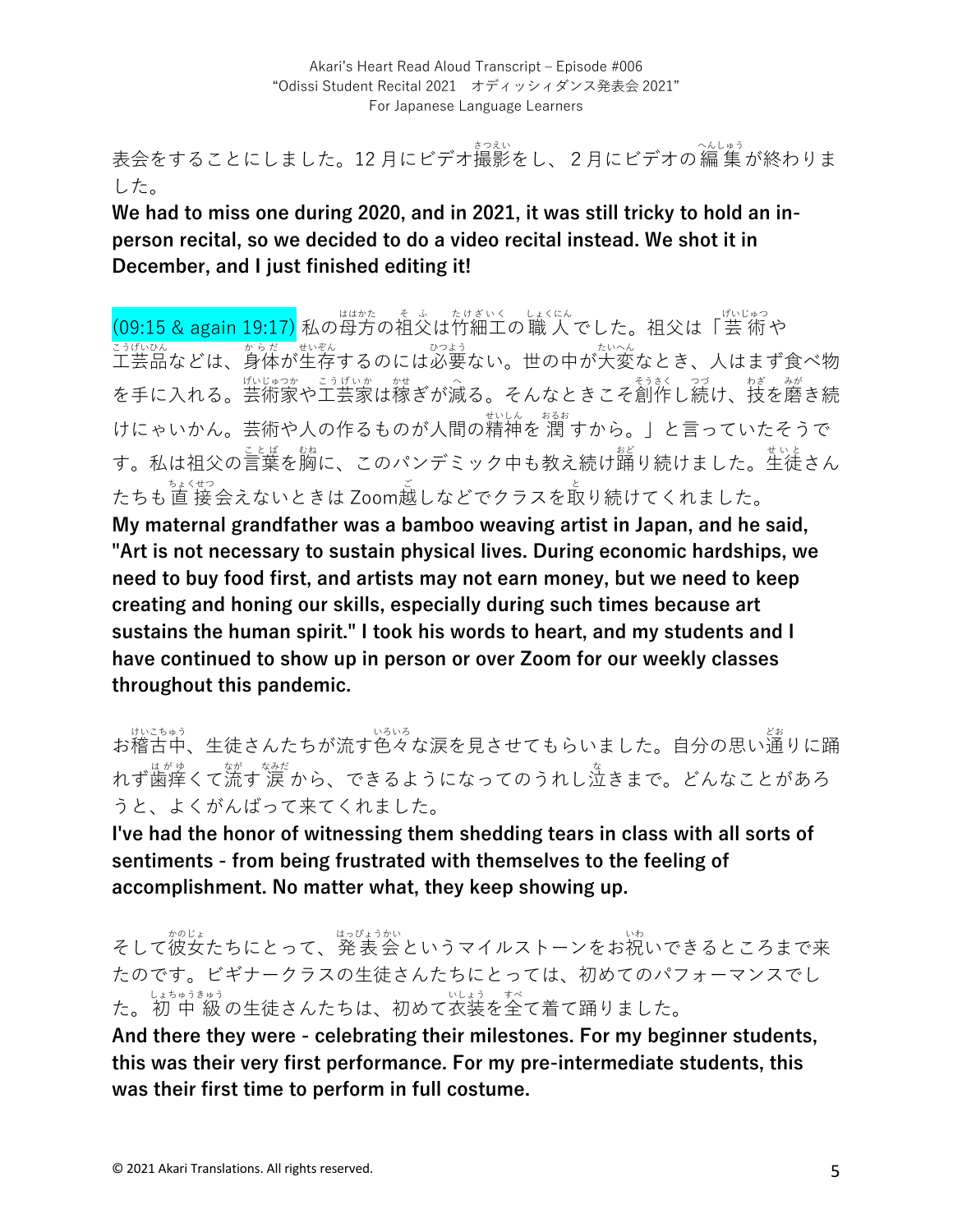いくら上 達しようとも変わらないように、磨くべき技術と成 長する余地はまだまだあ りますが、彼女たちの心は 輝 いていて、あるべきところにあります。生徒さんたちが 踊るのを観るとき、私の目は細く虹のようにアーチを描き、微笑まずにはいられませ ん。どれだけ一生 懸命がんばってきたか分かっているので、心を込めて真摯に踊って いる様を見て、心が打たれると共に、「あぁ私も彼女たちのように初心を忘れずがんば ろう」と思わせてもらうのです。

**As it will be the case for even advanced dancers, there are techniques to be polished and room to grow, but their hearts are shining and in the right place. When I watch them dance, my eyes narrow in arches, and I can't help but smile. I know how hard they've worked, so seeing them dance with such sincerity touches me deeply and humbles me.**

もしこの発表会のビデオ、もしくは写真を観てみたいなと思ったかたは、ぜひ akaridance.com/performances を 訪 れてみてください。<sup>がめん</sup><br>ークレスクロールダウン してもらうと、一番最近の発表会の案内のチラシがありますので、そちらをクリックし てください。

**If you are curious to watch this video recital or to see photos, please visit akaridance.com/performances and scroll down to click on the flyer for the most recent dance recital.** 

### (24:04)

**今回の⽇本語レッスン:**

# • **恋** こい **に落** お **ちる**

ぇ、。<br>英語でも、「fall in love」と言いますが、日本語でも同じような言い回しをしま す。 重 ⼒ じゅうりょく を⾃分の意図 い と ではコントロールできないように、りんごが落ちるよう に、恋に落ちるときや、何かに夢中になるとき、気が付いたら好きになっていて、 どうしてもその人やそのことを 考 えてしまいますね。その落ちるスピードに違い はあれども。

### (24:42)

**It means, "fall in love." In Japanese, we describe the phenomenon the same way in English. As we are incapable of controlling gravity hence stopping an**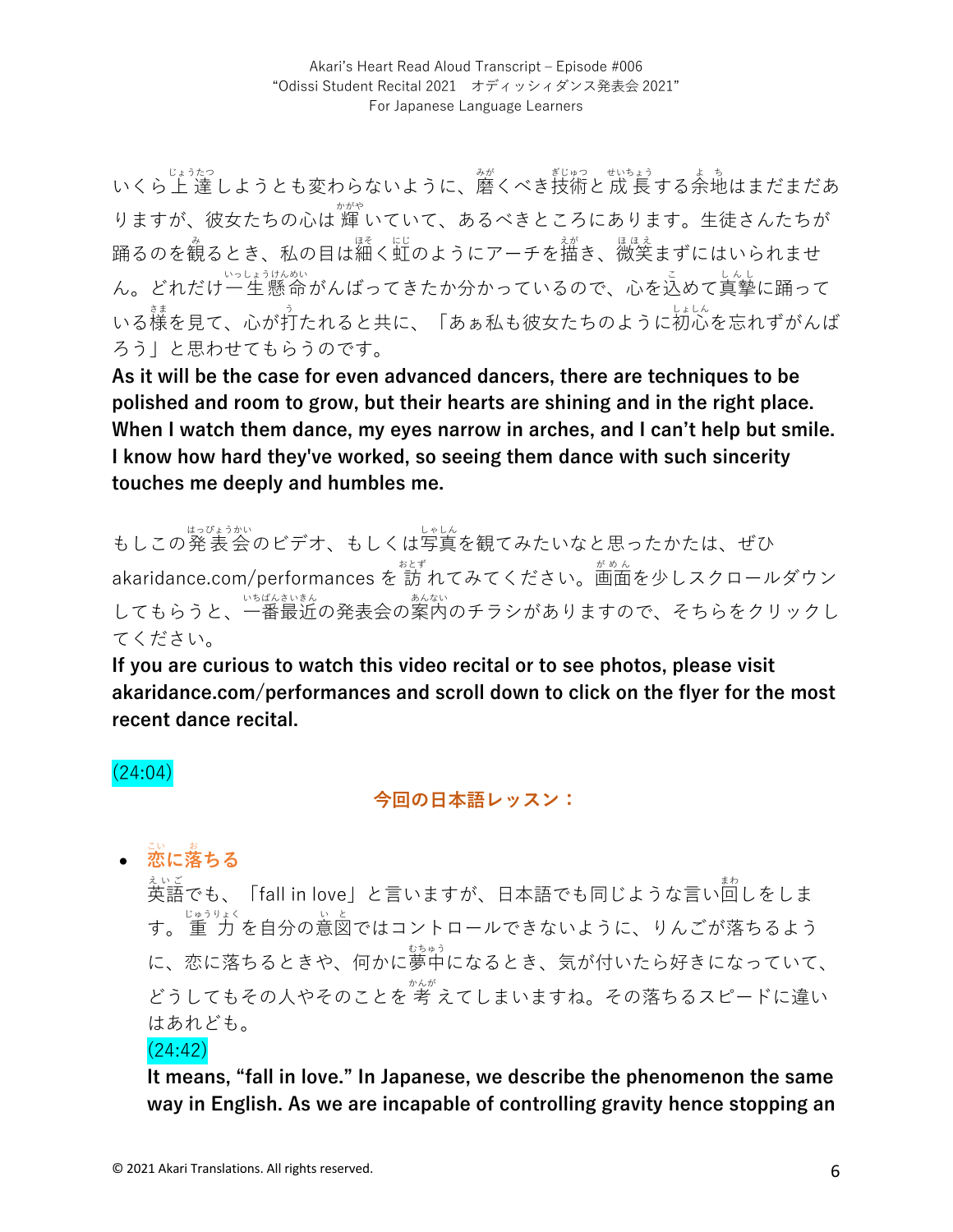**apple from falling to the ground, we find ourselves thinking about the person or the thing without even trying when we fall in love. You probably know 落ちる is an 1-dan verb or ru-verb, and it is an intransitive verb. You can say, "りんごが落ちる" which means "The apple falls." If you're making something fall or causing the fall, then you need to use a transitive verb, 落 とす. You can say, "りんごを落とす" which means, "I make the apple fall."**

### (25:37)

# • 細工

まいは<br>最初の漢字は形容詞の細かいですね。そして、二つ目の漢字の訓読みは「たくみ」 「わざ」です。二つ合わせて細かいことをするという意味になります。細工という 言葉の前に何もないときは「さいく」と読みますが、このエピソードにもあったよ うに、何かが前に付くときは連濁の作用から「ざいく」と読みます。竹細工は「た けざいく」ですね。

### (26:14)

**The first kanji's kun-yomi is "komakai" (an i-adjective) and means detailed. The second kanji's kun-yomi is "takumi" or "waza." It means skills. Together, they mean detailed work. When there's nothing before 細⼯, it's read as "saiku," but when there's something before, it's read as "zaiku" due to the "rendaku" rule. For those of you who do not know what that is, rendaku happens when two words are put together to form a compound word. The initial consonant of the second word becomes voiced. For instance, ⽕ is "ひ" by itself, but when it's 花⽕, it's read as "はなび."**

(27:22) **Please let me know if you have any questions or comments through the contact form at AkariTraslations.com. That's A-K-A-R-I Translations.com. We look forward to seeing you next time!**

ご質問やコメントなどございましたら、サイトのコンタクトフォームにてご記入くださ い。それではまた次回お会いできますことを楽しみにしています。

(If you are interested in listening to the following English vocabulary words and idioms lesson, you can fast-forward the episode to 49:24.)

# (49:24)